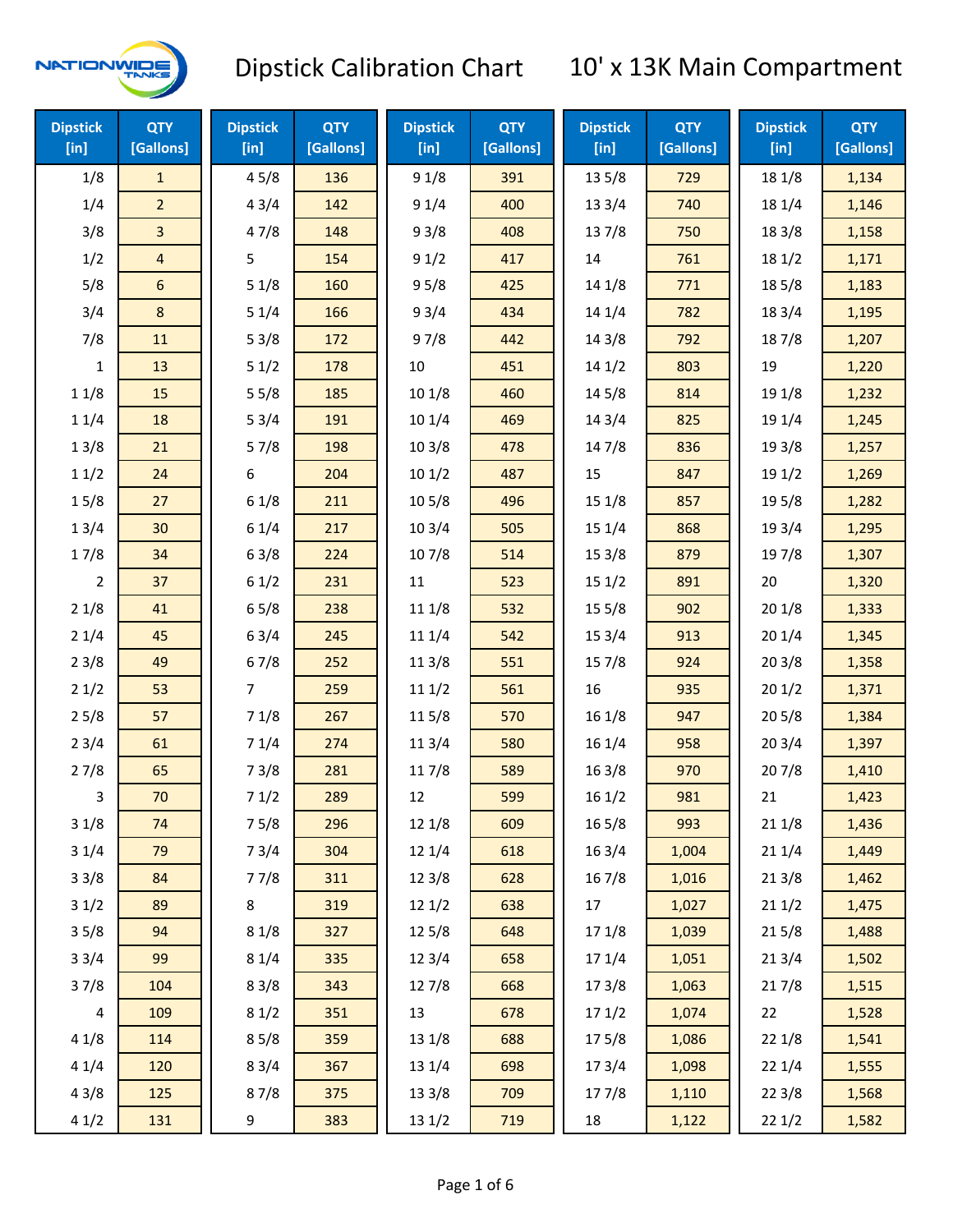

| <b>Dipstick</b><br>$[$ in] | <b>QTY</b><br>[Gallons] | <b>Dipstick</b><br>$[$ in] | <b>QTY</b><br>[Gallons] | <b>Dipstick</b><br>$[$ in] | <b>QTY</b><br>[Gallons] | <b>Dipstick</b><br>$[$ in] | <b>QTY</b><br>[Gallons] | <b>Dipstick</b><br>$[$ in] | <b>QTY</b><br>[Gallons] |
|----------------------------|-------------------------|----------------------------|-------------------------|----------------------------|-------------------------|----------------------------|-------------------------|----------------------------|-------------------------|
| 225/8                      | 1,595                   | 271/8                      | 2,103                   | 315/8                      | 2,652                   | 36 1/8                     | 3,234                   | 40 5/8                     | 3,845                   |
| 223/4                      | 1,609                   | 271/4                      | 2,118                   | 31 3/4                     | 2,668                   | 36 1/4                     | 3,251                   | 403/4                      | 3,862                   |
| 227/8                      | 1,622                   | 273/8                      | 2,133                   | 317/8                      | 2,684                   | 363/8                      | 3,268                   | 407/8                      | 3,879                   |
| 23                         | 1,636                   | 271/2                      | 2,148                   | 32                         | 2,699                   | 361/2                      | 3,284                   | 41                         | 3,897                   |
| 231/8                      | 1,649                   | 275/8                      | 2,163                   | 32 1/8                     | 2,715                   | $36\,5/8$                  | 3,301                   | 41 1/8                     | 3,914                   |
| 231/4                      | 1,663                   | 273/4                      | 2,177                   | 32 1/4                     | 2,731                   | 363/4                      | 3,318                   | 41 1/4                     | 3,931                   |
| 233/8                      | 1,677                   | 277/8                      | 2,192                   | 32 3/8                     | 2,747                   | 36 7/8                     | 3,334                   | 41 3/8                     | 3,949                   |
| 231/2                      | 1,690                   | 28                         | 2,207                   | 321/2                      | 2,763                   | 37                         | 3,351                   | 411/2                      | 3,966                   |
| 235/8                      | 1,704                   | 28 1/8                     | 2,222                   | 325/8                      | 2,779                   | 371/8                      | 3,368                   | 41 5/8                     | 3,983                   |
| 233/4                      | 1,718                   | 28 1/4                     | 2,237                   | 32 3/4                     | 2,795                   | 37 1/4                     | 3,385                   | 41 3/4                     | 4,001                   |
| 237/8                      | 1,732                   | 28 3/8                     | 2,252                   | 327/8                      | 2,811                   | 373/8                      | 3,401                   | 417/8                      | 4,018                   |
| 24                         | 1,746                   | 281/2                      | 2,267                   | 33                         | 2,827                   | 371/2                      | 3,418                   | 42                         | 4,036                   |
| 24 1/8                     | 1,760                   | 28 5/8                     | 2,282                   | 33 1/8                     | 2,843                   | 375/8                      | 3,435                   | 42 1/8                     | 4,053                   |
| 241/4                      | 1,774                   | 28 3/4                     | 2,297                   | 33 1/4                     | 2,859                   | 373/4                      | 3,452                   | 42 1/4                     | 4,071                   |
| 243/8                      | 1,788                   | 287/8                      | 2,312                   | 33 3/8                     | 2,875                   | 377/8                      | 3,469                   | 42 3/8                     | 4,088                   |
| 241/2                      | 1,802                   | 29                         | 2,328                   | 33 1/2                     | 2,891                   | 38                         | 3,486                   | 421/2                      | 4,106                   |
| 245/8                      | 1,816                   | 29 1/8                     | 2,343                   | 33 5/8                     | 2,907                   | 38 1/8                     | 3,503                   | 42 5/8                     | 4,123                   |
| 243/4                      | 1,830                   | 29 1/4                     | 2,358                   | 33 3/4                     | 2,923                   | 38 1/4                     | 3,519                   | 42 3/4                     | 4,141                   |
| 24 7/8                     | 1,844                   | 29 3/8                     | 2,373                   | 337/8                      | 2,939                   | 38 3/8                     | 3,536                   | 427/8                      | 4,158                   |
| 25                         | 1,858                   | 29 1/2                     | 2,388                   | 34                         | 2,956                   | 38 1/2                     | 3,553                   | 43                         | 4,176                   |
| 251/8                      | 1,872                   | 29 5/8                     | 2,404                   | 34 1/8                     | 2,972                   | 385/8                      | 3,570                   | 43 1/8                     | 4,193                   |
| 251/4                      | 1,886                   | 29 3/4                     | 2,419                   | 34 1/4                     | 2,988                   | 38 3/4                     | 3,587                   | 43 1/4                     | 4,211                   |
| 253/8                      | 1,901                   | 297/8                      | 2,434                   | 34 3/8                     | 3,004                   | 387/8                      | 3,604                   | 43 3/8                     | 4,229                   |
| 251/2                      | 1,915                   | 30                         | 2,450                   | 34 1/2                     | 3,021                   | 39                         | 3,621                   | 43 1/2                     | 4,246                   |
| 255/8                      | 1,929                   | 301/8                      | 2,465                   | 34 5/8                     | 3,037                   | 39 1/8                     | 3,638                   | 43 5/8                     | 4,264                   |
| 253/4                      | 1,944                   | 30 1/4                     | 2,481                   | 34 3/4                     | 3,053                   | 39 1/4                     | 3,656                   | 43 3/4                     | 4,282                   |
| 257/8                      | 1,958                   | 303/8                      | 2,496                   | 347/8                      | 3,070                   | 39 3/8                     | 3,673                   | 437/8                      | 4,299                   |
| 26                         | 1,972                   | 301/2                      | 2,512                   | 35                         | 3,086                   | 39 1/2                     | 3,690                   | 44                         | 4,317                   |
| 261/8                      | 1,987                   | 305/8                      | 2,527                   | 35 1/8                     | 3,102                   | 39 5/8                     | 3,707                   | 44 1/8                     | 4,335                   |
| 261/4                      | 2,001                   | 30 3/4                     | 2,543                   | 35 1/4                     | 3,119                   | 39 3/4                     | 3,724                   | 44 1/4                     | 4,352                   |
| 263/8                      | 2,016                   | 307/8                      | 2,558                   | 35 3/8                     | 3,135                   | 397/8                      | 3,741                   | 44 3/8                     | 4,370                   |
| 261/2                      | 2,030                   | 31                         | 2,574                   | 35 1/2                     | 3,152                   | 40                         | 3,758                   | 44 1/2                     | 4,388                   |
| 265/8                      | 2,045                   | 31 1/8                     | 2,589                   | 35 5/8                     | 3,168                   | 40 1/8                     | 3,776                   | 44 5/8                     | 4,406                   |
| 263/4                      | 2,059                   | 31 1/4                     | 2,605                   | 35 3/4                     | 3,185                   | 40 1/4                     | 3,793                   | 44 3/4                     | 4,423                   |
| 267/8                      | 2,074                   | 31 3/8                     | 2,621                   | 357/8                      | 3,201                   | 40 3/8                     | 3,810                   | 447/8                      | 4,441                   |
| 27                         | 2,089                   | 31 1/2                     | 2,636                   | 36                         | 3,218                   | 40 1/2                     | 3,827                   | 45                         | 4,459                   |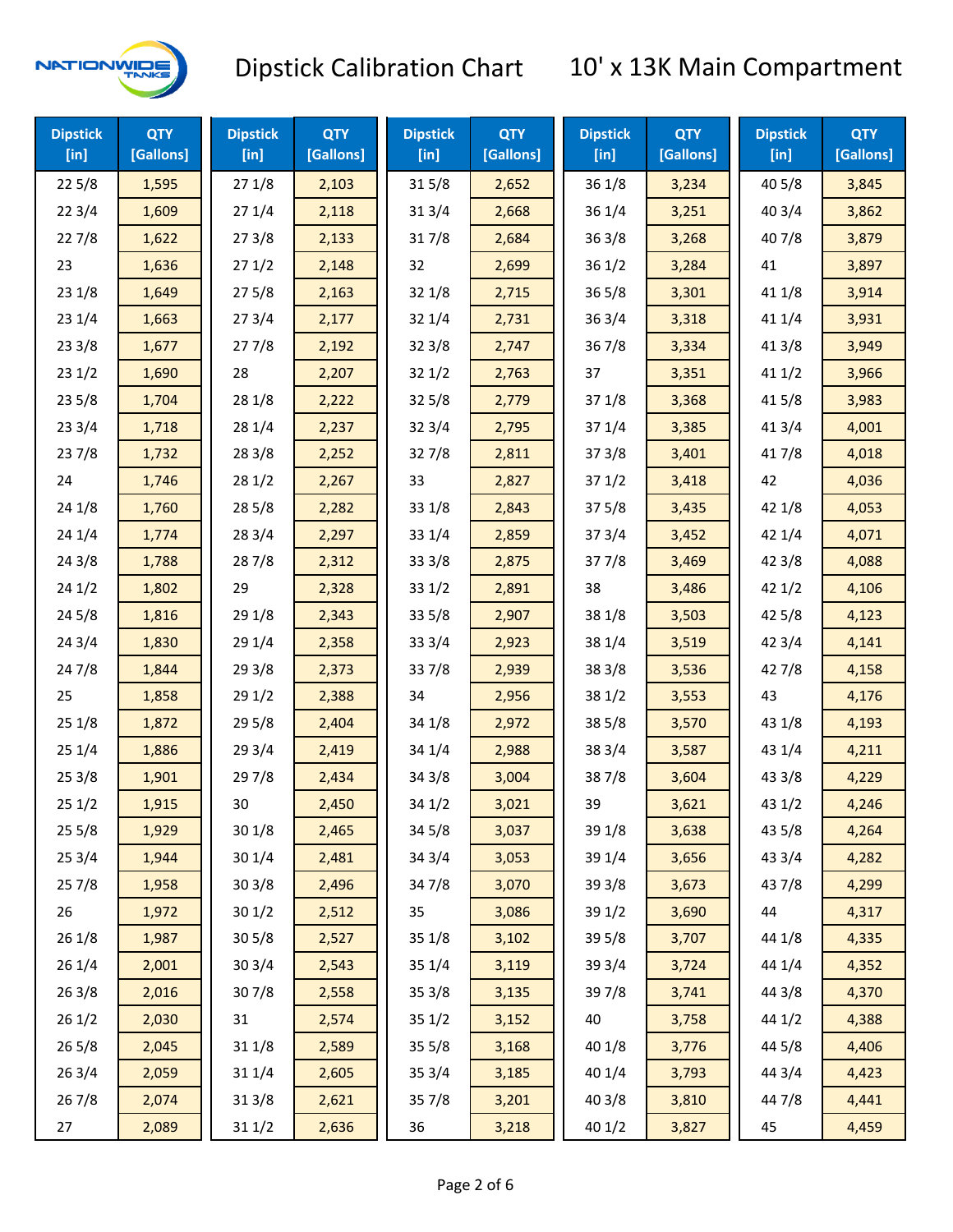

| <b>Dipstick</b><br>[in] | <b>QTY</b><br>[Gallons] | <b>Dipstick</b><br>$[$ in] | <b>QTY</b><br>[Gallons] | <b>Dipstick</b><br>$[$ in] | <b>QTY</b><br>[Gallons] | <b>Dipstick</b><br>$[$ in] | <b>QTY</b><br>[Gallons] | <b>Dipstick</b><br>$[$ in] | <b>QTY</b><br>[Gallons] |
|-------------------------|-------------------------|----------------------------|-------------------------|----------------------------|-------------------------|----------------------------|-------------------------|----------------------------|-------------------------|
| 45 1/8                  | 4,477                   | 49 5/8                     | 5,126                   | 54 1/8                     | 5,787                   | 58 5/8                     | 6,454                   | 63 1/8                     | 7,123                   |
| 45 1/4                  | 4,495                   | 49 3/4                     | 5,144                   | 54 1/4                     | 5,805                   | 58 3/4                     | 6,473                   | 63 1/4                     | 7,142                   |
| 45 3/8                  | 4,513                   | 49 7/8                     | 5,162                   | 54 3/8                     | 5,824                   | 587/8                      | 6,491                   | 63 3/8                     | 7,160                   |
| 451/2                   | 4,530                   | 50                         | 5,181                   | 54 1/2                     | 5,842                   | 59                         | 6,510                   | 63 1/2                     | 7,179                   |
| 45 5/8                  | 4,548                   | 50 1/8                     | 5,199                   | 54 5/8                     | 5,861                   | 59 1/8                     | 6,528                   | 63 5/8                     | 7,197                   |
| 45 3/4                  | 4,566                   | 501/4                      | 5,217                   | 54 3/4                     | 5,879                   | 59 1/4                     | 6,547                   | 63 3/4                     | 7,216                   |
| 45 7/8                  | 4,584                   | 503/8                      | 5,235                   | 54 7/8                     | 5,898                   | 59 3/8                     | 6,566                   | 637/8                      | 7,234                   |
| 46                      | 4,602                   | 501/2                      | 5,254                   | 55                         | 5,916                   | 59 1/2                     | 6,584                   | 64                         | 7,253                   |
| 46 1/8                  | 4,620                   | 50 5/8                     | 5,272                   | 55 1/8                     | 5,935                   | 59 5/8                     | 6,603                   | 64 1/8                     | 7,271                   |
| 46 1/4                  | 4,638                   | 503/4                      | 5,290                   | 55 1/4                     | 5,953                   | 59 3/4                     | 6,621                   | 64 1/4                     | 7,290                   |
| 46 3/8                  | 4,656                   | 507/8                      | 5,309                   | 55 3/8                     | 5,972                   | 59 7/8                     | 6,640                   | 64 3/8                     | 7,308                   |
| 46 1/2                  | 4,674                   | 51                         | 5,327                   | 551/2                      | 5,990                   | 60                         | 6,659                   | 64 1/2                     | 7,327                   |
| 46 5/8                  | 4,692                   | 51 1/8                     | 5,345                   | 55 5/8                     | 6,009                   | 60 1/8                     | 6,677                   | 64 5/8                     | 7,345                   |
| 46 3/4                  | 4,710                   | 51 1/4                     | 5,364                   | 55 3/4                     | 6,027                   | 60 1/4                     | 6,696                   | 64 3/4                     | 7,364                   |
| 46 7/8                  | 4,728                   | 51 3/8                     | 5,382                   | 55 7/8                     | 6,046                   | 60 3/8                     | 6,714                   | 64 7/8                     | 7,382                   |
| 47                      | 4,746                   | 511/2                      | 5,400                   | 56                         | 6,064                   | 60 1/2                     | 6,733                   | 65                         | 7,401                   |
| 47 1/8                  | 4,764                   | 515/8                      | 5,419                   | 56 1/8                     | 6,083                   | 60 5/8                     | 6,751                   | 65 1/8                     | 7,419                   |
| 47 1/4                  | 4,782                   | 51 3/4                     | 5,437                   | 56 1/4                     | 6,101                   | 603/4                      | 6,770                   | 65 1/4                     | 7,438                   |
| 47 3/8                  | 4,800                   | 517/8                      | 5,455                   | 56 3/8                     | 6,120                   | 60 7/8                     | 6,789                   | 65 3/8                     | 7,456                   |
| 471/2                   | 4,818                   | 52                         | 5,474                   | 56 1/2                     | 6,138                   | 61                         | 6,807                   | 65 1/2                     | 7,475                   |
| 475/8                   | 4,836                   | 52 1/8                     | 5,492                   | 56 5/8                     | 6,157                   | 61 1/8                     | 6,826                   | 65 5/8                     | 7,493                   |
| 47 3/4                  | 4,854                   | 52 1/4                     | 5,510                   | 56 3/4                     | 6,176                   | 61 1/4                     | 6,844                   | 65 3/4                     | 7,512                   |
| 477/8                   | 4,872                   | 52 3/8                     | 5,529                   | 567/8                      | 6,194                   | 61 3/8                     | 6,863                   | 65 7/8                     | 7,530                   |
| 48                      | 4,890                   | 521/2                      | 5,547                   | 57                         | 6,213                   | 611/2                      | 6,882                   | 66                         | 7,549                   |
| 48 1/8                  | 4,908                   | 525/8                      | 5,566                   | 57 1/8                     | 6,231                   | 615/8                      | 6,900                   | 66 1/8                     | 7,567                   |
| 48 1/4                  | 4,926                   | 52 3/4                     | 5,584                   | 57 1/4                     | 6,250                   | 613/4                      | 6,919                   | 66 1/4                     | 7,586                   |
| 48 3/8                  | 4,944                   | 527/8                      | 5,602                   | 57 3/8                     | 6,268                   | 617/8                      | 6,937                   | 66 3/8                     | 7,604                   |
| 48 1/2                  | 4,962                   | 53                         | 5,621                   | 571/2                      | 6,287                   | 62                         | 6,956                   | 66 1/2                     | 7,623                   |
| 48 5/8                  | 4,981                   | 53 1/8                     | 5,639                   | 57 5/8                     | 6,306                   | 62 1/8                     | 6,974                   | 66 5/8                     | 7,641                   |
| 48 3/4                  | 4,999                   | 53 1/4                     | 5,658                   | 573/4                      | 6,324                   | 621/4                      | 6,993                   | 66 3/4                     | 7,659                   |
| 487/8                   | 5,017                   | 53 3/8                     | 5,676                   | 577/8                      | 6,343                   | 62 3/8                     | 7,012                   | 667/8                      | 7,678                   |
| 49                      | 5,035                   | 53 1/2                     | 5,695                   | 58                         | 6,361                   | 62 1/2                     | 7,030                   | 67                         | 7,696                   |
| 49 1/8                  | 5,053                   | 53 5/8                     | 5,713                   | 58 1/8                     | 6,380                   | 62 5/8                     | 7,049                   | 671/8                      | 7,715                   |
| 49 1/4                  | 5,071                   | 53 3/4                     | 5,731                   | 58 1/4                     | 6,398                   | 62 3/4                     | 7,067                   | 671/4                      | 7,733                   |
| 49 3/8                  | 5,090                   | 537/8                      | 5,750                   | 58 3/8                     | 6,417                   | 627/8                      | 7,086                   | 673/8                      | 7,752                   |
| 49 1/2                  | 5,108                   | 54                         | 5,768                   | 58 1/2                     | 6,436                   | 63                         | 7,104                   | 67 1/2                     | 7,770                   |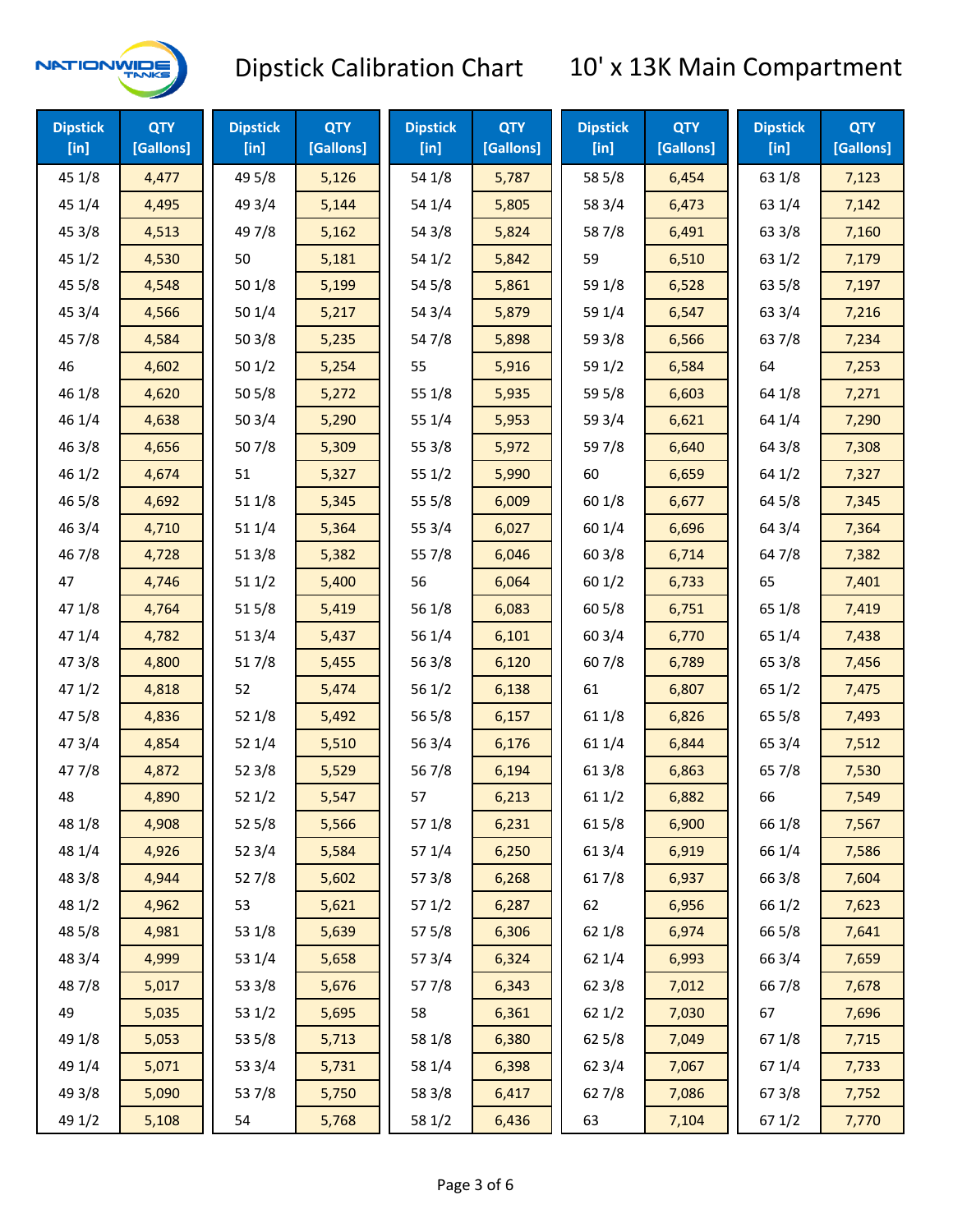

| <b>Dipstick</b><br>$[$ in] | <b>QTY</b><br>[Gallons] | <b>Dipstick</b><br>$[$ in] | <b>QTY</b><br>[Gallons] | <b>Dipstick</b><br>$[$ in] | <b>QTY</b><br>[Gallons] | <b>Dipstick</b><br>$[$ in] | <b>QTY</b><br>[Gallons] | <b>Dipstick</b><br>[in] | <b>QTY</b><br>[Gallons] |
|----------------------------|-------------------------|----------------------------|-------------------------|----------------------------|-------------------------|----------------------------|-------------------------|-------------------------|-------------------------|
| 675/8                      | 7,788                   | 72 1/8                     | 8,445                   | 765/8                      | 9,088                   | 81 1/8                     | 9,713                   | 85 5/8                  | 10,313                  |
| 67 3/4                     | 7,807                   | 72 1/4                     | 8,463                   | 763/4                      | 9,106                   | 81 1/4                     | 9,730                   | 85 3/4                  | 10,329                  |
| 677/8                      | 7,825                   | 72 3/8                     | 8,481                   | 76 7/8                     | 9,124                   | 81 3/8                     | 9,747                   | 857/8                   | 10,345                  |
| 68                         | 7,843                   | 72 1/2                     | 8,499                   | 77                         | 9,141                   | 811/2                      | 9,764                   | 86                      | 10,361                  |
| 68 1/8                     | 7,862                   | 725/8                      | 8,517                   | 77 1/8                     | 9,159                   | 815/8                      | 9,781                   | 86 1/8                  | 10,378                  |
| 68 1/4                     | 7,880                   | 72 3/4                     | 8,535                   | 77 1/4                     | 9,176                   | 813/4                      | 9,798                   | 86 1/4                  | 10,394                  |
| 68 3/8                     | 7,899                   | 727/8                      | 8,553                   | 77 3/8                     | 9,194                   | 817/8                      | 9,815                   | 86 3/8                  | 10,410                  |
| 68 1/2                     | 7,917                   | 73                         | 8,571                   | 771/2                      | 9,211                   | 82                         | 9,831                   | 86 1/2                  | 10,426                  |
| 68 5/8                     | 7,935                   | 73 1/8                     | 8,589                   | 775/8                      | 9,229                   | 82 1/8                     | 9,848                   | 86 5/8                  | 10,442                  |
| 68 3/4                     | 7,954                   | 73 1/4                     | 8,607                   | 773/4                      | 9,246                   | 82 1/4                     | 9,865                   | 86 3/4                  | 10,458                  |
| 687/8                      | 7,972                   | 73 3/8                     | 8,625                   | 777/8                      | 9,264                   | 82 3/8                     | 9,882                   | 867/8                   | 10,474                  |
| 69                         | 7,990                   | 73 1/2                     | 8,643                   | 78                         | 9,281                   | 82 1/2                     | 9,899                   | 87                      | 10,490                  |
| 69 1/8                     | 8,008                   | 73 5/8                     | 8,661                   | 78 1/8                     | 9,299                   | 82 5/8                     | 9,916                   | 871/8                   | 10,506                  |
| 69 1/4                     | 8,027                   | 73 3/4                     | 8,679                   | 78 1/4                     | 9,316                   | 82 3/4                     | 9,932                   | 871/4                   | 10,522                  |
| 69 3/8                     | 8,045                   | 737/8                      | 8,697                   | 78 3/8                     | 9,334                   | 827/8                      | 9,949                   | 87 3/8                  | 10,538                  |
| 69 1/2                     | 8,063                   | 74                         | 8,715                   | 78 1/2                     | 9,351                   | 83                         | 9,966                   | 871/2                   | 10,554                  |
| 69 5/8                     | 8,082                   | 74 1/8                     | 8,733                   | 78 5/8                     | 9,369                   | 83 1/8                     | 9,983                   | 875/8                   | 10,570                  |
| 69 3/4                     | 8,100                   | 74 1/4                     | 8,751                   | 78 3/4                     | 9,386                   | 83 1/4                     | 9,999                   | 87 3/4                  | 10,586                  |
| 697/8                      | 8,118                   | 74 3/8                     | 8,769                   | 787/8                      | 9,403                   | 83 3/8                     | 10,016                  | 877/8                   | 10,602                  |
| 70                         | 8,136                   | 74 1/2                     | 8,787                   | 79                         | 9,421                   | 83 1/2                     | 10,033                  | 88                      | 10,618                  |
| 70 1/8                     | 8,155                   | 74 5/8                     | 8,805                   | 79 1/8                     | 9,438                   | 83 5/8                     | 10,049                  | 88 1/8                  | 10,633                  |
| 70 1/4                     | 8,173                   | 74 3/4                     | 8,822                   | 79 1/4                     | 9,455                   | 83 3/4                     | 10,066                  | 88 1/4                  | 10,649                  |
| 70 3/8                     | 8,191                   | 74 7/8                     | 8,840                   | 79 3/8                     | 9,473                   | 837/8                      | 10,083                  | 88 3/8                  | 10,665                  |
| 70 1/2                     | 8,209                   | 75                         | 8,858                   | 79 1/2                     | 9,490                   | 84                         | 10,099                  | 88 1/2                  | 10,681                  |
| 70 5/8                     | 8,227                   | 75 1/8                     | 8,876                   | 79 5/8                     | 9,507                   | 84 1/8                     | 10,116                  | 88 5/8                  | 10,696                  |
| 70 3/4                     | 8,246                   | 75 1/4                     | 8,894                   | 79 3/4                     | 9,524                   | 84 1/4                     | 10,132                  | 88 3/4                  | 10,712                  |
| 70 7/8                     | 8,264                   | 75 3/8                     | 8,911                   | 79 7/8                     | 9,542                   | 84 3/8                     | 10,149                  | 887/8                   | 10,728                  |
| 71                         | 8,282                   | 75 1/2                     | 8,929                   | 80                         | 9,559                   | 84 1/2                     | 10,165                  | 89                      | 10,743                  |
| 71 1/8                     | 8,300                   | 75 5/8                     | 8,947                   | 80 1/8                     | 9,576                   | 84 5/8                     | 10,182                  | 89 1/8                  | 10,759                  |
| 71 1/4                     | 8,318                   | 75 3/4                     | 8,965                   | 80 1/4                     | 9,593                   | 84 3/4                     | 10,198                  | 89 1/4                  | 10,775                  |
| 713/8                      | 8,337                   | 75 7/8                     | 8,982                   | 80 3/8                     | 9,610                   | 847/8                      | 10,215                  | 89 3/8                  | 10,790                  |
| 71 1/2                     | 8,355                   | 76                         | 9,000                   | 80 1/2                     | 9,627                   | 85                         | 10,231                  | 89 1/2                  | 10,806                  |
| 715/8                      | 8,373                   | 76 1/8                     | 9,018                   | 80 5/8                     | 9,644                   | 85 1/8                     | 10,247                  | 89 5/8                  | 10,821                  |
| 713/4                      | 8,391                   | 76 1/4                     | 9,035                   | 80 3/4                     | 9,662                   | 85 1/4                     | 10,264                  | 89 3/4                  | 10,836                  |
| 717/8                      | 8,409                   | 763/8                      | 9,053                   | 807/8                      | 9,679                   | 85 3/8                     | 10,280                  | 897/8                   | 10,852                  |
| 72                         | 8,427                   | 76 1/2                     | 9,071                   | 81                         | 9,696                   | 85 1/2                     | 10,296                  | 90                      | 10,867                  |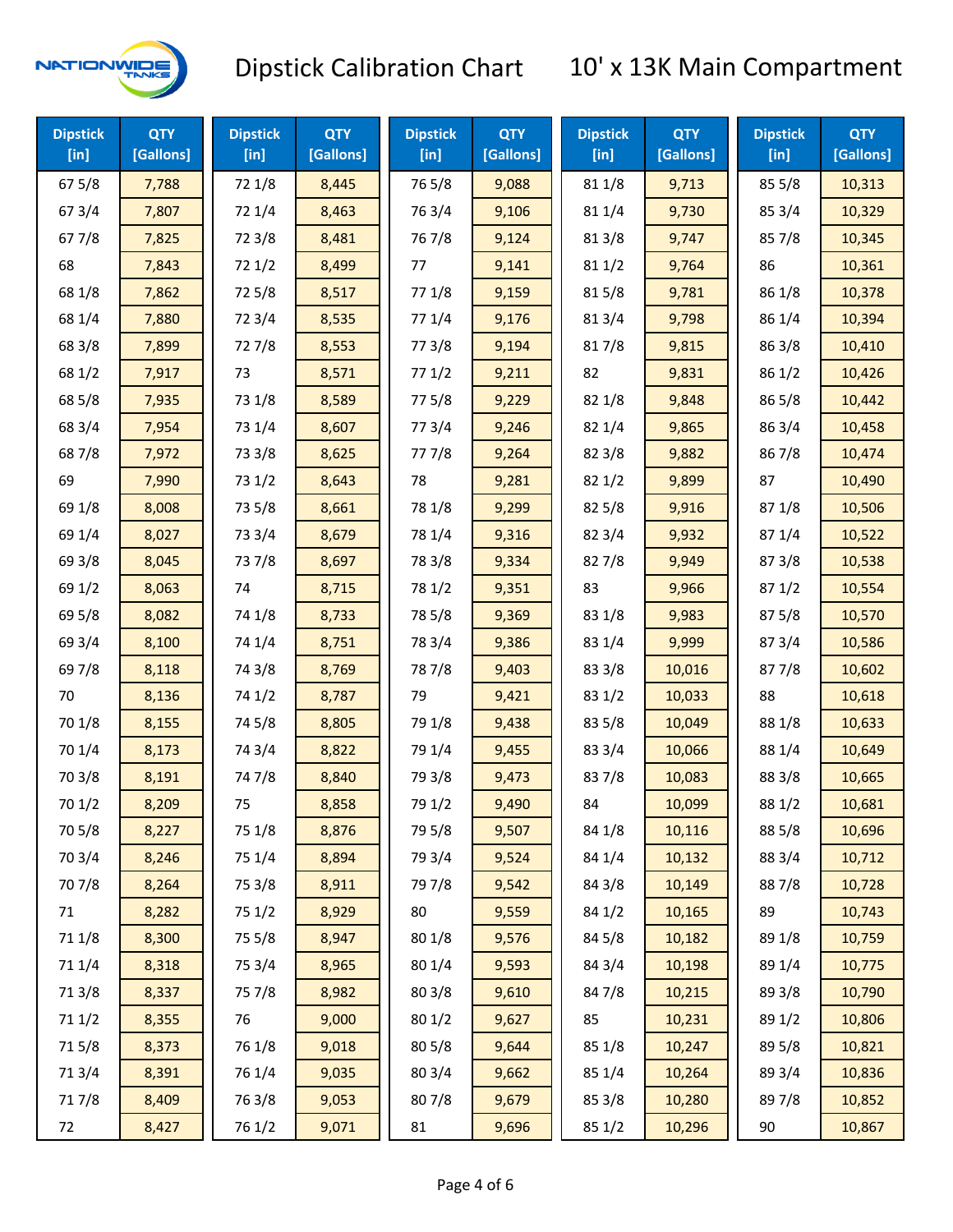

| <b>Dipstick</b><br>[in] | <b>QTY</b><br>[Gallons] | <b>Dipstick</b><br>[in] | <b>QTY</b><br>[Gallons] | <b>Dipstick</b><br>[in] | <b>QTY</b><br>[Gallons] | <b>Dipstick</b><br>[in] | <b>QTY</b><br>[Gallons] | <b>Dipstick</b><br>[in] | <b>QTY</b><br>[Gallons] |
|-------------------------|-------------------------|-------------------------|-------------------------|-------------------------|-------------------------|-------------------------|-------------------------|-------------------------|-------------------------|
| 90 1/8                  | 10,883                  | 94 5/8                  | 11,416                  | 99 1/8                  | 11,907                  | 103 5/8                 | 12,348                  | 108 1/8                 | 12,728                  |
| 90 1/4                  | 10,898                  | 94 3/4                  | 11,431                  | 99 1/4                  | 11,920                  | 103 3/4                 | 12,359                  | 108 1/4                 | 12,737                  |
| 903/8                   | 10,913                  | 947/8                   | 11,445                  | 99 3/8                  | 11,933                  | 103 7/8                 | 12,370                  | 108 3/8                 | 12,747                  |
| 901/2                   | 10,929                  | 95                      | 11,459                  | 99 1/2                  | 11,946                  | 104                     | 12,382                  | 108 1/2                 | 12,756                  |
| 905/8                   | 10,944                  | 95 1/8                  | 11,473                  | 99 5/8                  | 11,959                  | 104 1/8                 | 12,393                  | 108 5/8                 | 12,766                  |
| 90 3/4                  | 10,959                  | 95 1/4                  | 11,487                  | 99 3/4                  | 11,972                  | 104 1/4                 | 12,404                  | 108 3/4                 | 12,775                  |
| 907/8                   | 10,974                  | 95 3/8                  | 11,501                  | 997/8                   | 11,984                  | 104 3/8                 | 12,415                  | 108 7/8                 | 12,785                  |
| 91                      | 10,990                  | 95 1/2                  | 11,516                  | 100                     | 11,997                  | 1041/2                  | 12,427                  | 109                     | 12,794                  |
| 91 1/8                  | 11,005                  | 95 5/8                  | 11,530                  | 100 1/8                 | 12,010                  | 104 5/8                 | 12,438                  | 109 1/8                 | 12,803                  |
| 91 1/4                  | 11,020                  | 95 3/4                  | 11,543                  | 100 1/4                 | 12,022                  | 104 3/4                 | 12,449                  | 109 1/4                 | 12,812                  |
| 913/8                   | 11,035                  | 957/8                   | 11,557                  | 100 3/8                 | 12,035                  | 104 7/8                 | 12,460                  | 109 3/8                 | 12,821                  |
| 91 1/2                  | 11,050                  | 96                      | 11,571                  | 1001/2                  | 12,048                  | 105                     | 12,471                  | 109 1/2                 | 12,830                  |
| 915/8                   | 11,065                  | 96 1/8                  | 11,585                  | 100 5/8                 | 12,060                  | 105 1/8                 | 12,481                  | 109 5/8                 | 12,839                  |
| 91 3/4                  | 11,080                  | 96 1/4                  | 11,599                  | 1003/4                  | 12,073                  | 105 1/4                 | 12,492                  | 109 3/4                 | 12,848                  |
| 917/8                   | 11,095                  | 963/8                   | 11,613                  | 100 7/8                 | 12,085                  | 105 3/8                 | 12,503                  | 109 7/8                 | 12,857                  |
| 92                      | 11,110                  | 96 1/2                  | 11,627                  | 101                     | 12,097                  | 105 1/2                 | 12,514                  | 110                     | 12,866                  |
| 92 1/8                  | 11,125                  | 96 5/8                  | 11,640                  | 101 1/8                 | 12,110                  | 105 5/8                 | 12,525                  | 110 1/8                 | 12,875                  |
| 92 1/4                  | 11,140                  | 96 3/4                  | 11,654                  | 101 1/4                 | 12,122                  | 105 3/4                 | 12,535                  | 110 1/4                 | 12,883                  |
| 92 3/8                  | 11,155                  | 967/8                   | 11,668                  | 101 3/8                 | 12,134                  | 105 7/8                 | 12,546                  | 110 3/8                 | 12,892                  |
| 92 1/2                  | 11,169                  | 97                      | 11,681                  | 1011/2                  | 12,147                  | 106                     | 12,556                  | 110 1/2                 | 12,900                  |
| 92 5/8                  | 11,184                  | 97 1/8                  | 11,695                  | 101 5/8                 | 12,159                  | 106 1/8                 | 12,567                  | 110 5/8                 | 12,909                  |
| 92 3/4                  | 11,199                  | 97 1/4                  | 11,708                  | 101 3/4                 | 12,171                  | 106 1/4                 | 12,577                  | 110 3/4                 | 12,917                  |
| 927/8                   | 11,214                  | 973/8                   | 11,722                  | 101 7/8                 | 12,183                  | 106 3/8                 | 12,588                  | 110 7/8                 | 12,926                  |
| 93                      | 11,228                  | 97 1/2                  | 11,735                  | 102                     | 12,195                  | 106 1/2                 | 12,598                  | 111                     | 12,934                  |
| 93 1/8                  | 11,243                  | 97 5/8                  | 11,749                  | 102 1/8                 | 12,207                  | 106 5/8                 | 12,608                  | 111 1/8                 | 12,942                  |
| 93 1/4                  | 11,258                  | 973/4                   | 11,762                  | 102 1/4                 | 12,219                  | 106 3/4                 | 12,619                  | 111 1/4                 | 12,950                  |
| 93 3/8                  | 11,272                  | 977/8                   | 11,776                  | 102 3/8                 | 12,231                  | 106 7/8                 | 12,629                  | 111 3/8                 | 12,959                  |
| 93 1/2                  | 11,287                  | 98                      | 11,789                  | 1021/2                  | 12,243                  | 107                     | 12,639                  | 111 1/2                 | 12,967                  |
| 93 5/8                  | 11,301                  | 98 1/8                  | 11,802                  | 102 5/8                 | 12,255                  | 107 1/8                 | 12,649                  | 1115/8                  | 12,975                  |
| 93 3/4                  | 11,316                  | 98 1/4                  | 11,816                  | 102 3/4                 | 12,266                  | 107 1/4                 | 12,659                  | 111 3/4                 | 12,982                  |
| 937/8                   | 11,330                  | 98 3/8                  | 11,829                  | 102 7/8                 | 12,278                  | 1073/8                  | 12,669                  | 111 7/8                 | 12,990                  |
| 94                      | 11,345                  | 98 1/2                  | 11,842                  | 103                     | 12,290                  | 1071/2                  | 12,679                  | 112                     | 12,998                  |
| 94 1/8                  | 11,359                  | 98 5/8                  | 11,855                  | 103 1/8                 | 12,301                  | 107 5/8                 | 12,689                  | 112 1/8                 | 13,006                  |
| 94 1/4                  | 11,374                  | 98 3/4                  | 11,868                  | 103 1/4                 | 12,313                  | 107 3/4                 | 12,699                  | 112 1/4                 | 13,013                  |
| 94 3/8                  | 11,388                  | 987/8                   | 11,881                  | 103 3/8                 | 12,325                  | 1077/8                  | 12,708                  | 112 3/8                 | 13,021                  |
| 94 1/2                  | 11,402                  | 99                      | 11,894                  | 103 1/2                 | 12,336                  | 108                     | 12,718                  | 112 1/2                 | 13,028                  |